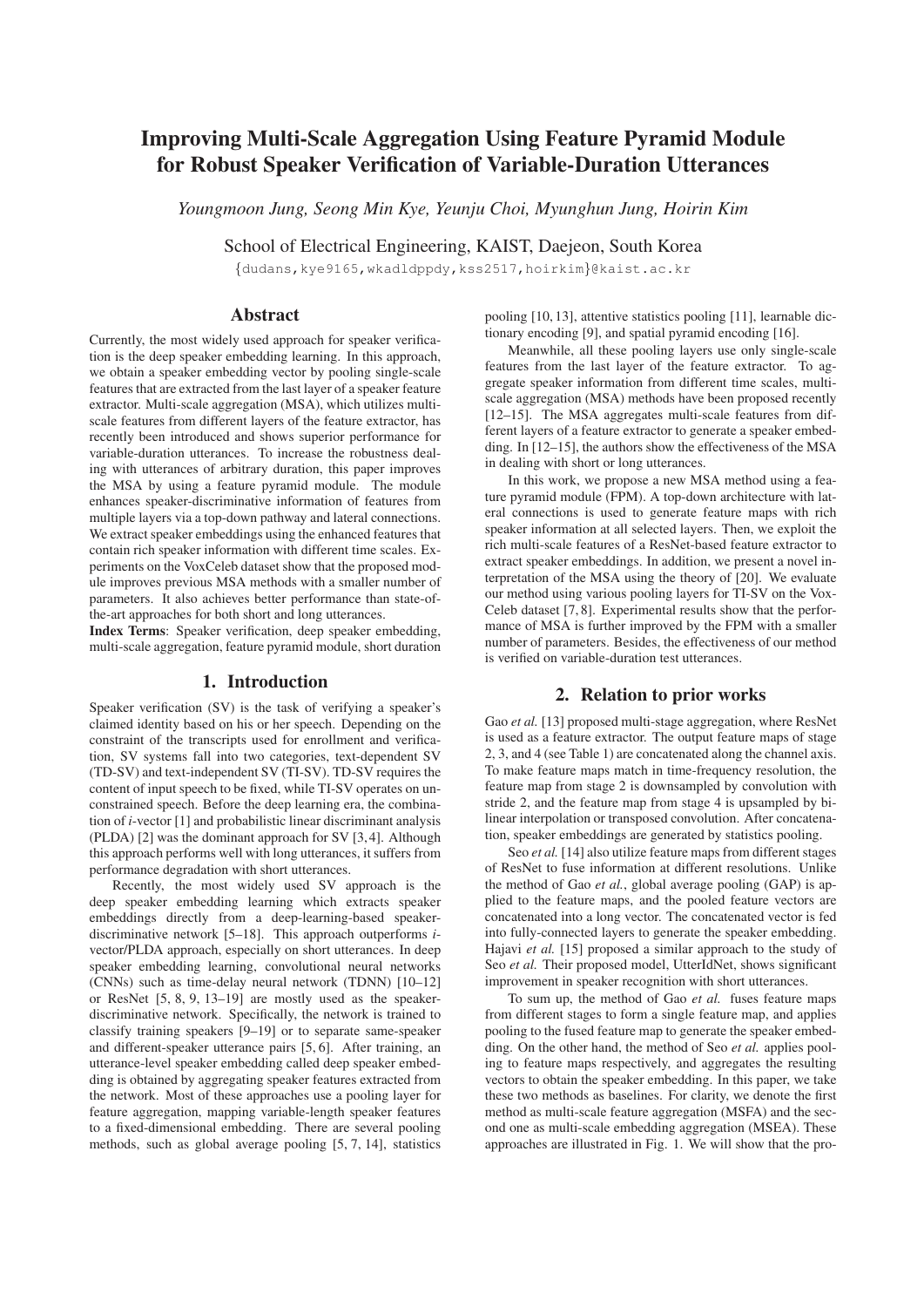

Figure 1: *Two types of multi-scale aggregation (MSA). (a) Multi-scale feature aggregation (MSFA). (b) Multi-scale embedding aggregation (MSEA). In this paper, acoustic features of consecutive frames are indicated by grey rectangles and feature maps are indicated by blue outlines. "2*×*up (or down)" is an upsampling (or downsampling) by a factor of 2.*

Table 1: *The architecture of the feature extractor based on ResNet-34 [22]. Inside the brackets is the shape of a residual block and outside the brackets is the number of stacked blocks on a stage. The input size is*  $64 \times T$ *.* 

| Layer name | Output size                | ResNet-34                                            | Stage |
|------------|----------------------------|------------------------------------------------------|-------|
| conv1      | $64 \times T \times 32$    | $7 \times 7$ , 32, stride 1                          |       |
| $conv2_x$  | $64 \times T \times 32$    | $3 \times 3,32$<br>$\times 3$<br>$3 \times 3, 32$    |       |
| $conv3_x$  | $32 \times T/2 \times 64$  | $3 \times 3,64$<br>$\times$ 4<br>$3 \times 3,64$     |       |
| $conv4_x$  | $16 \times T/4 \times 128$ | $3 \times 3,128$<br>$\times 6$<br>$3 \times 3, 128$  | 3     |
| $conv5_x$  | $8 \times T/8 \times 256$  | $3 \times 3, 256$<br>$\times$ 3<br>$3 \times 3, 256$ |       |

posed feature pyramid module improves both baselines.

Meanwhile, these studies show the effectiveness of MSA on only one type of pooling operation, i.e., statistics pooling and GAP, respectively. Unlike these studies, we evaluate our approach using three popular pooling methods: GAP, selfattentive pooling (SAP) [9], and learnable dictionary encoding (LDE) [9]. Experimental results show that the proposed method achieves good performance for the three pooling layers.

# 3. Proposed approach

In this section, we introduce the proposed multi-scale aggregation using the feature pyramid module motivated by [21]. In this work, we use ResNet as our feature extractor just as in the baselines [13, 14]. The architecture is described in Table 1.

## 3.1. Multi-scale aggregation

Deep CNNs such as ResNet are usually bottom-up, feedforward architectures, which use repeated convolutional and subsampling layers to learn sophisticated feature representations. Deep CNNs compute a feature hierarchy layer by layer, and with subsampling layers, the feature hierarchy is inherently multi-scale of pyramidal shape. This in-network feature hierarchy produces feature maps of different time-frequency scales and resolutions, but introduces large semantic gaps caused by different depths. In SV, as the network is trained to discriminate speakers, features of higher layers contain more speakerdiscriminative information (higher-level speaker information) but have lower resolutions due to the repeated subsampling.

Deep CNNs are robust to variance in scale and thus facilitate extraction of speaker embeddings from feature maps computed on a single input scale (Fig. 2(a)). However, even with



Figure 2: *How to use feature maps for deep speaker embedding. (a) Using only single-scale feature maps. (b) Using multi-scale feature maps without feature pyramid module (FPM). (c) Using multi-scale feature maps with FPM. In this paper, thicker outlines denote feature maps with more speaker-discriminative information.* ⊗ *: concatenation,* ⊕ *: element-wise addition.*

this robustness, using multi-scale features from multiple layers (Fig. 2(b)) improves the performance as discussed in Section 2.

According to the previous works, the MSA improves speaker recognition performance by extracting speaker embeddings from multiple temporal scales [12, 13]. It is also useful for short-duration speaker recognition through an efficiently increased use of information in short utterances [15]. Besides, it passes error signals back to earlier layers, which helps alleviate the vanishing gradient problem [12, 14].

Two types of MSA are described in Fig. 1. For MSFA (Fig.  $1(a)$ ), we use the same method in [13]. For MSEA (Fig. 1(b)), 1×1 convolutions are added before pooling. The embeddings of different stages are concatenated and the output of the following fully-connected (FC) layer is used as the speaker embedding.

#### 3.2. Feature pyramid module

In deep CNNs, feature maps of lower layers have less speakerdiscriminative information compared to those of higher layers. Intuitively, if we can enhance the speaker discriminability of the low-layer feature maps, the performance of MSA will be improved. Motivated by this intuition, we aim to create multi-scale features that have high-level speaker information at all layers. The feature pyramid module (FPM) is used to achieve this goal. The MSA with FPM is illustrated in Fig. 2(c). The dotted box indicates the building block of FPM that consists of the lateral connection and the top-down pathway, merged by addition.

The detailed architecture is shown in Fig. 3, involving a bottom-up pathway, a top-down pathway, and lateral connections. The bottom-up pathway is the feed-forward computation of the backbone ResNet. It computes a feature hierarchy consisting of feature maps at multiple scales with a scaling step of 2. In each ResNet stage, there are many layers producing feature maps of the same scale (see Table 1). We select the last layer among the multiple layers of a stage, and then use the output of the layer as the output of the stage. It is because the deepest layer contains the strongest features. We denote the output of convi as  $C_i$  for i=2,3,4,5.

The procedure of the proposed approach is as follows: (1) Using bilinear interpolation or transposed convolution, we upsample lower-resolution feature maps from higher stages by a factor of 2. That is, the top-down pathway hallucinates higher resolution features by upsampling low-resolution feature maps, but with more speaker-discriminative information, from higher stages. (2) The upsampled feature maps are then enhanced with features from the bottom-up pathway via lateral connections.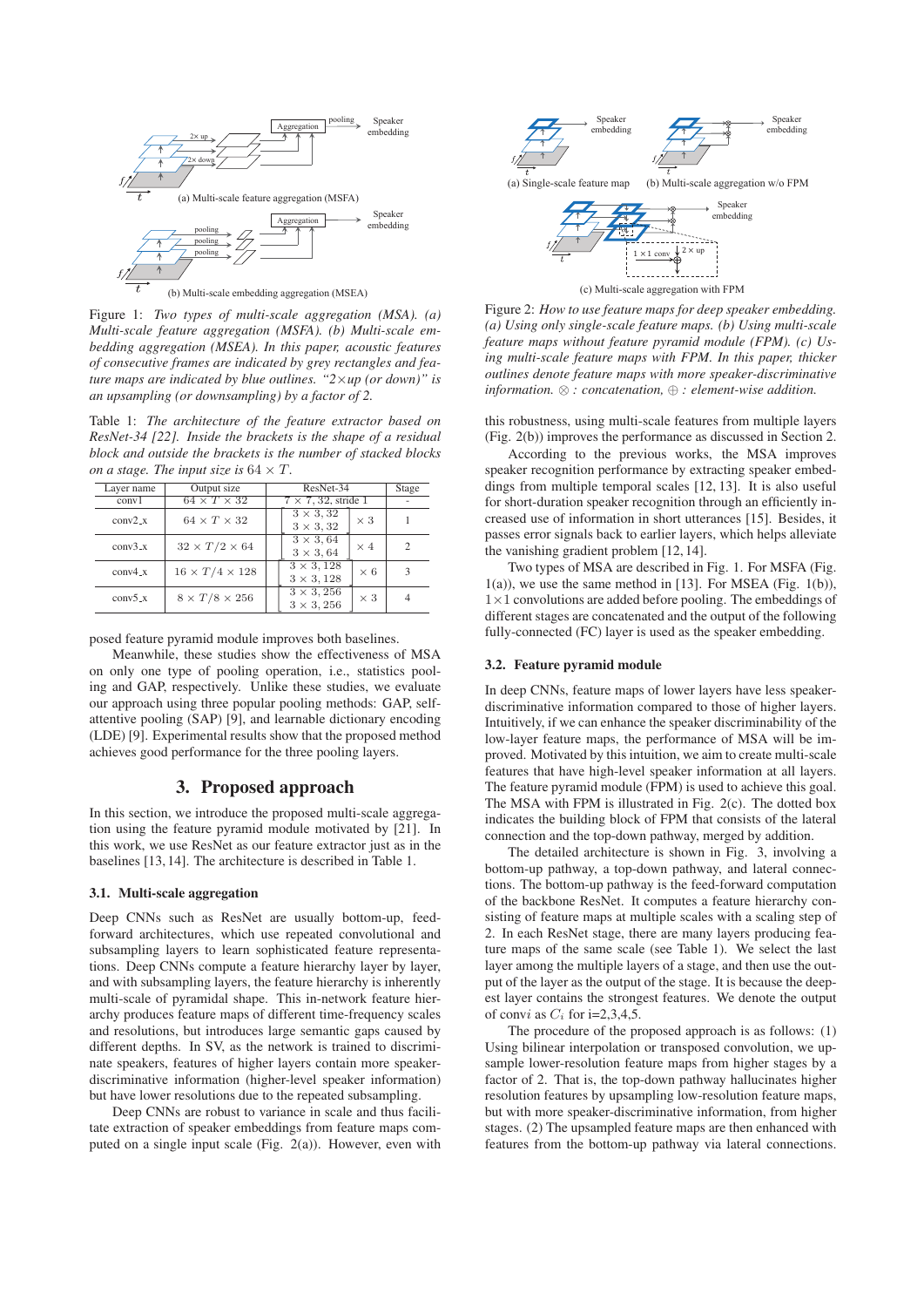

Figure 3: *Proposed MSA with FPM. The black dotted box indicates the FPM. Only MSEA is illustrated here, but the FPM can be applied to both MSFA and MSEA.*

Concretely, the top-down feature map is merged with the corresponding bottom-up feature map by element-wise addition. Before merging, a  $1 \times 1$  convolution in the lateral connection reduces the channel dimension of the bottom-up feature map to 32 which is the channel dimension of the lowest stage. These lateral connections play the same role as the skip connections in U-Net [23]. They directly transfer the high-resolution information from the bottom-up pathway to the top-down pathway. (3) This process is repeated from the top stage to the bottom stage. At the beginning, a  $1 \times 1$  convolutional layer reduces the channel dimension of  $C_5$  to 32. (4) Finally, an additional convolutional layer is appended to each merged feature map to reduce the aliasing effect of upsampling. This final set of feature maps is called  $\{P_2, P_3, P_4, P_5\}$  corresponding to  $\{C_2, C_3, C_4, C_5\}$ that are respectively of the same time-frequency resolution.

The FPM combines lower-resolution features with higherlevel speaker information and higher-resolution features with lower-level speaker information. The result is a feature pyramid that has rich speaker information at all stages. In other words, the FPM plays the role of feature enhancement for MSA. Furthermore, the FPM reduces the total number of parameters in the network because the number of channels at stage 2, 3, and 4 are reduced by the  $1 \times 1$  convolution in lateral connections.

A recent study shows that the collection of paths having different lengths in ResNet exhibits ensemble-like behavior [20]. Similarly, we can interpret that the MSA method uses an ensemble of multi-scale features from different paths. As the variablelength feature maps are used to extract speaker embeddings, we expect that speaker verification performance will be improved for variable-duration test utterances, especially with the FPM. In our experiments, we show that the MSA with FPM provides improved performance for both short and long utterances.

# 4. Experimental setup

## 4.1. Datasets

We use the VoxCeleb1 [7] and VoxCeleb2 [8] datasets. Both are for large scale text-independent speaker recognition, containing 1,250 and 5,994 speakers, respectively. The utterances are extracted from YouTube videos where the speech segments are corrupted with real-world noise. Both datasets are split into development (dev) and test sets. The dev set of VoxCeleb2 is used for training and the test set of VoxCeleb1 is used for testing. There are no overlapping speakers between them.

Table 2: *Comparison of Single, MSFA, and MSEA. The softmax loss and GAP are used for all systems. In this paper, Single denotes using only single-scale features (Fig. 2(a)), FPM-B and FPM-TC are the FPMs with bilinear upsampling and transposed convolution upsampling, respectively.*

| Systems     |                   | , min<br>det | EER $(\%)$ | # Parameters |  |
|-------------|-------------------|--------------|------------|--------------|--|
| Single      |                   | 0.423        | 4.55       | 5.77M        |  |
|             | $w$ / $\circ$ FPM | 0.437        | 4.30       | 6.20M        |  |
| <b>MSFA</b> | $w/$ FPM-B        | 0.398        | 4.22       | 5.82M        |  |
|             | w/FPM-TC          | 0.408        | 4.01       | 5.85M        |  |
|             | $w$ / $\circ$ FPM | 0.416        | 4.22       | 5.90M        |  |
| <b>MSEA</b> | $w/$ FPM-B        | 0.403        | 4.20       | 5.83M        |  |
|             | w/FPM-TC          | 0.411        | 4.01       | 5.85M        |  |

When evaluating the performance on short utterances, our test recordings are cut into four different durations: 1 s, 2 s, 3 s, and 5 s, which is determined by the energy-based voice activity detection (VAD). If the length of the utterance is less than the given duration, the entire utterance is used.

#### 4.2. Implementation details

The input features are 64-dimensional log Mel-filterbank features with a frame-length of 25 ms, which are mean-normalized over a sliding window of up to 3 s. Neither VAD nor data augmentation is used for training. In training, the input size of the ResNet is  $64 \times 300$  for 3 s of speech (i.e.,  $d = 64$  and  $T = 300$ in Fig. 3). In testing, the entire utterance is evaluated at once. The 128-dimensional speaker embeddings are extracted from the network. We report the equal error rate (EER) in % and the minimum detection cost function  $(C_{det}^{min})$  with the same settings as in [8]. Verification trials are scored using cosine distance.

The models are implemented using PyTorch [24] and optimized by stochastic gradient descent with momentum 0.9. The mini-batch size is 64, and the weight decay parameter is 0.0001. We use the same learning rate (LR) schedule as in [9], with the initial LR of 0.1. For LDE, we use the same method as in [16]. Before the LDE layer, a  $1 \times 1$  convolution is applied to change the number of channels to 64. After the LDE layer,  $L_2$ normalization and an FC layer are added to reduce the dimension to 128. The number of codewords is 64. When applying MSA, both the LDE and FC layers are shared by all stages. On the other hand, the parameters of the SAP layers are not shared.

# 5. Results

#### 5.1. Performance in different MSA methods

In Table 2 and 3, the models are trained on the VoxCeleb1 dev set. Table 2 compares with (w/) and without (w/o) the FPM in two MSA methods. MSFA w/o FPM and MSEA w/o FPM correspond to the approaches in Gao *et al.* [13] and Seo *et al.* [14], respectively. In both MSA approaches, we aggregate feature maps from 3 different stages:  $C_3$ ,  $C_4$ , and  $C_5$  for w/o FPM and  $P_3$ ,  $P_4$ , and  $P_5$  for w/ FPM. Note that the output of stage i is  $C_{i+1}$  for  $i = 1, 2, 3, 4$  because the stage 1 corresponds to conv2 as shown in Table 1. We can see that both MSAs yield better performance than Single, but with more parameters.

As we discussed in Section 2, the MSFA uses upsampling so that the three feature maps have the same spatial size. In this work, bilinear upsampling is applied to  $C_5$  since using transposed convolution does not improve the performance of MSFA with additional parameters. On the other hand, for the FPM, both bilinear and transposed convolution upsampling are used in the top-down pathway, which correspond to FPM-B and FPM-TC, respectively. Among the three systems, w/o FPM has the worst performance with the largest number of parameters. By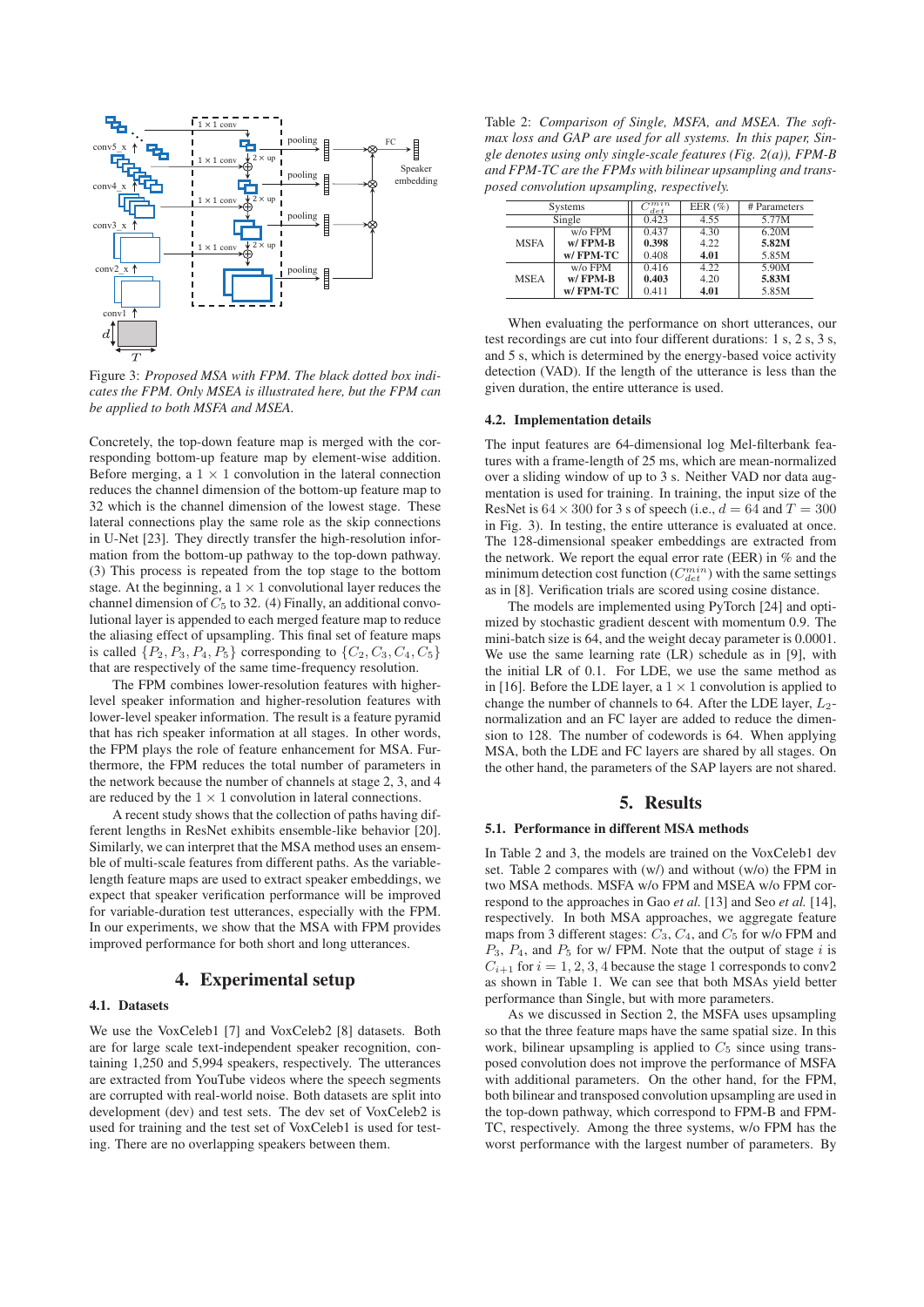Table 3: *Performance comparison with and without the FPM for three pooling strategies: GAP, SAP [9], and LDE [9]. MSEA with softmax loss is applied for all the systems.*

| Systems           | GAP                |            | SAP         |            | LDE         |            |
|-------------------|--------------------|------------|-------------|------------|-------------|------------|
|                   | $\lnot min$<br>det | <b>EER</b> | nnin<br>det | <b>EER</b> | 7min<br>det | <b>EER</b> |
| Single            | 0.423              | 4.55       | 0.410       | 4.38       | 0.421       | 4.44       |
| $w$ / $\circ$ FPM | 0.416              | 4.22       | 0.416       | 4.24       | 0.435       | 4.09       |
| $W/$ FPM-B        | 0.403              | 4.20       | 0.393       | 4.13       | 0.402       | 3.84       |
| w/FPM-TC          | 0.411              | 4.01       | 0.408       | 4.09       | 0.368       | 3.63       |

Table 4: *Comparison with state-of-the-art systems. In the parentheses, the first and second terms are the used loss function and pooling layer. For the loss function, C, ASM, SM, and EAMS denote contrastive, A-softmax [25], softmax, and EAM softmax [26] loss, respectively. For the pooling layer, SPE, ASP, and SP denote spatial pyramid encoding [16], attentive statistics pooling [11], and statistics pooling [10], respectively. \* means that data augmentation is used and NR is "not reported".*

| <b>Systems</b>                     | Train set           | $\lnot min$<br>'det | <b>EER</b> |
|------------------------------------|---------------------|---------------------|------------|
| $i$ -vectors+PLDA [7]              | $V_0x1$             | 0.73                | 8.8        |
| VGG-M $(C+GAP)$ [7]                | $V_0x1$             | 0.71                | 7.8        |
| ResNet-34 (ASM+SAP) [9]            | $V_0x1$             | 0.622               | 4.40       |
| ResNet-34 (ASM+SPE) [16]           | $V_0x1$             | 0.402               | 4.03       |
| TDNN $(SM+ASP)$ [11]               | $\text{Vox}1*$      | 0.406               | 3.85       |
| ResNet-34 (ASM+GAP) w/ FPM-TC      | $V_0x1$             | 0.393               | 3.52       |
| ResNet-34 (ASM+LDE) w/ FPM-TC      | $V_0x1$             | 0.350               | 3.22       |
| Thin ResNet-34 (SM+GhostVLAD) [27] | Vox2                | <b>NR</b>           | 3.22       |
| ResNet-50 (EAMS+GAP) [26]          | $V_0x2$             | 0.278               | 2.94       |
| ResNet-34 (ASM+SPE) [16]           | $V_0x2$             | 0.245               | 2.61       |
| $DDB+Gate(SM+SP)$ [28]             | $\sqrt{\alpha}$ 1&2 | 0.268               | 2.31       |
| ResNet-34 (ASM+GAP) w/ FPM-TC      | $V_0x2$             | 0.228               | 2.17       |
| ResNet-34 (ASM+LDE) w/ FPM-TC      | $V_0x2$             | 0.205               | 1.98       |

adding the FPM, we obtain better performance with fewer parameters. The number of parameters is reduced because the channel dimension of feature maps at selected stages is reduced as we discussed in Section 3.2. FPM-TC has slightly more parameters than FPM-B because the transposed convolutional layer has learnable parameters. FPM-B achieves a relative improvement of 8.92% in  $C_{det}^{min}$  over w/o FPM. FPM-TC shows a relative improvement of 6.74% in EER over w/o FPM.

For MSEA, FPM-B provides the best  $C_{det}^{min}$  (0.403), and FPM-TC obtains the best EER (4.01%). The proposed FPM improves the performance of both MSFA and MSEA, achieving similar performance with a similar number of parameters. Therefore, we only use MSEA in the following experiments. Moreover, the MSEA is more flexible to use various number of stages unlike the MSFA which is developed to use only 3 stages.

#### 5.2. Performance in different pooling methods

In Table 3, we compare the performance among the three pooling strategies. For the SAP layer, FPM-B provides the best  $\overline{C}_{det}^{min}$  (0.393), and FPM-TC obtains the best EER (4.09%). For the LDE layer, we only aggregate features from stage 3 and 4 because using features from stage 2 does not improve the performance. FPM-TC achieves the best performance on both  $C_{det}^{min}$ (0.368) and EER (3.63%). For all the three pooling strategies, the FPM improves the performance of the MSA method. We can see that the FPM is most effective for the LDE layer.

### 5.3. Comparison with recent methods

In Table 4, we compare the two proposed systems with recently reported SV systems. Both proposed systems apply the MSEA with FPM-TC, and the combination of A-softmax and ring loss with the same settings as in [16]. When we use the VoxCeleb2 dataset for training, we extract 256-dimensional speaker embeddings. In the first system (Proposed 1), we aggregate features from all the stages using GAP. In the second system (Proposed

| Table 5: EER $(\%)$ of systems on the 5 s enrollment set. |  |
|-----------------------------------------------------------|--|
|-----------------------------------------------------------|--|

| <b>Systems</b>           | Ιs    | 2s   | 3 s  | 5 s  | full |
|--------------------------|-------|------|------|------|------|
| TDNN (ASM+SP)            | 10.93 | 6.12 | 4.50 | 3.83 | 3.35 |
| TDNN (ASM+ASP)           | 10.21 | 5.62 | 4.47 | 3.62 | 3.29 |
| ResNet-34 (ASM+SPE) [16] | 12.13 | 5.60 | 4.10 | 3.45 | 3.07 |
| MSEA w/o FPM (ASM+GAP)   | 6.65  | 4.05 | 3.23 | 2.74 | 2.56 |
| Proposed 1               | 6.25  | 3.95 | 2.99 | 2.54 | 2.35 |
| <b>Proposed 2</b>        | 6.54  | 3.76 | 2.80 | 2.47 | 2.23 |

Table 6: *EER (%) of systems on the full-length enrollment set.*

| Systems                  | Ιs    | 2 <sub>s</sub> | 3s   | 5 s  | full |
|--------------------------|-------|----------------|------|------|------|
| TDNN (ASM+SP)            | 9.92  | 5.50           | 4.06 | 3.47 | 3.04 |
| TDNN (ASM+ASP)           | 9.63  | 5.02           | 3.87 | 3.36 | 2.92 |
| ResNet-34 (ASM+SPE) [16] | 11.12 | 4.93           | 3.55 | 2.98 | 2.61 |
| MSEA w/o FPM (ASM+GAP)   | 6.13  | 3.68           | 2.84 | 2.50 | 2.31 |
| Proposed 1               | 5.85  | 3.64           | 2.83 | 2.41 | 2.17 |
| <b>Proposed 2</b>        | 5.92  | 3.38           | 2.54 | 2.17 | 1.98 |

2), we aggregate features from stage 2, 3, and 4 using LDE. The proposed systems outperform other baseline systems in terms of both  $C_{det}^{min}$  and EER. Proposed 2 achieves the best performance among all the systems. Using the VoxCeleb1 dataset for training, Proposed 2 obtains a  $C_{det}^{min}$  of 0.350 and an EER of 3.22%. Using the VoxCeleb2 dataset for training, Proposed 2 achieves a  $C_{det}^{min}$  of 0.205 and an EER of 1.98%.

In Table 5 and 6, we evaluate the performance of several systems in 5 s and full-length enrollment conditions, respectively. For each condition, we evaluate the performance on five different test durations: 1 s, 2 s, 3 s, 5 s, and original full-length (full). The average duration of 'full' is 6.3 s. All the results are obtained by our own implementation and VoxCeleb2 dataset is used for training. For TDNN, we follow the same architecture as in [11]. For all the baseline systems, we use the same acoustic features and optimization as our proposed systems.

Among baselines, the ResNet-based system using SPE (the advanced version of LDE) outperforms TDNN-based systems except for the 1 s test condition. Similarly, Proposed 2 achieves better results than Proposed 1 for utterances longer than 1 s. From these, we can see that LDE-based pooling shows a greater performance degradation on very short utterances than the other pooling strategies. MSEA w/o FPM is the approach in the 5th row of Table 2. We find that applying the FPM improves the performance of MSA for variable-duration test utterances. When we compare proposed systems with other state-of-the-art baseline systems including TDNN (x-vector) and ResNet-based systems, we also observe that the MSA with FPM achieves higher performance for both short and long utterances.

# 6. Conclusions

In this study, we proposed a novel MSA method for TI-SV using a FPM. We applied the FPM to two types of MSA methods, MSFA and MSEA. It enhances speaker-discriminative information on multi-scale features at multiple layers of a speaker feature extractor. On the VoxCeleb dataset, experimental results showed that the FPM improves both MSA methods with fewer parameters, and works well with three popular pooling layers. The proposed systems obtained better results for both short and long utterances than the state-of-the-art baseline systems.

# 7. Acknowledgements

This material is based upon work supported by the Ministry of Trade, Industry and Energy (MOTIE, Korea) under Industrial Technology Innovation Program (No.10063424, Development of distant speech recognition and multi-task dialog processing technologies for in-door conversational robots).